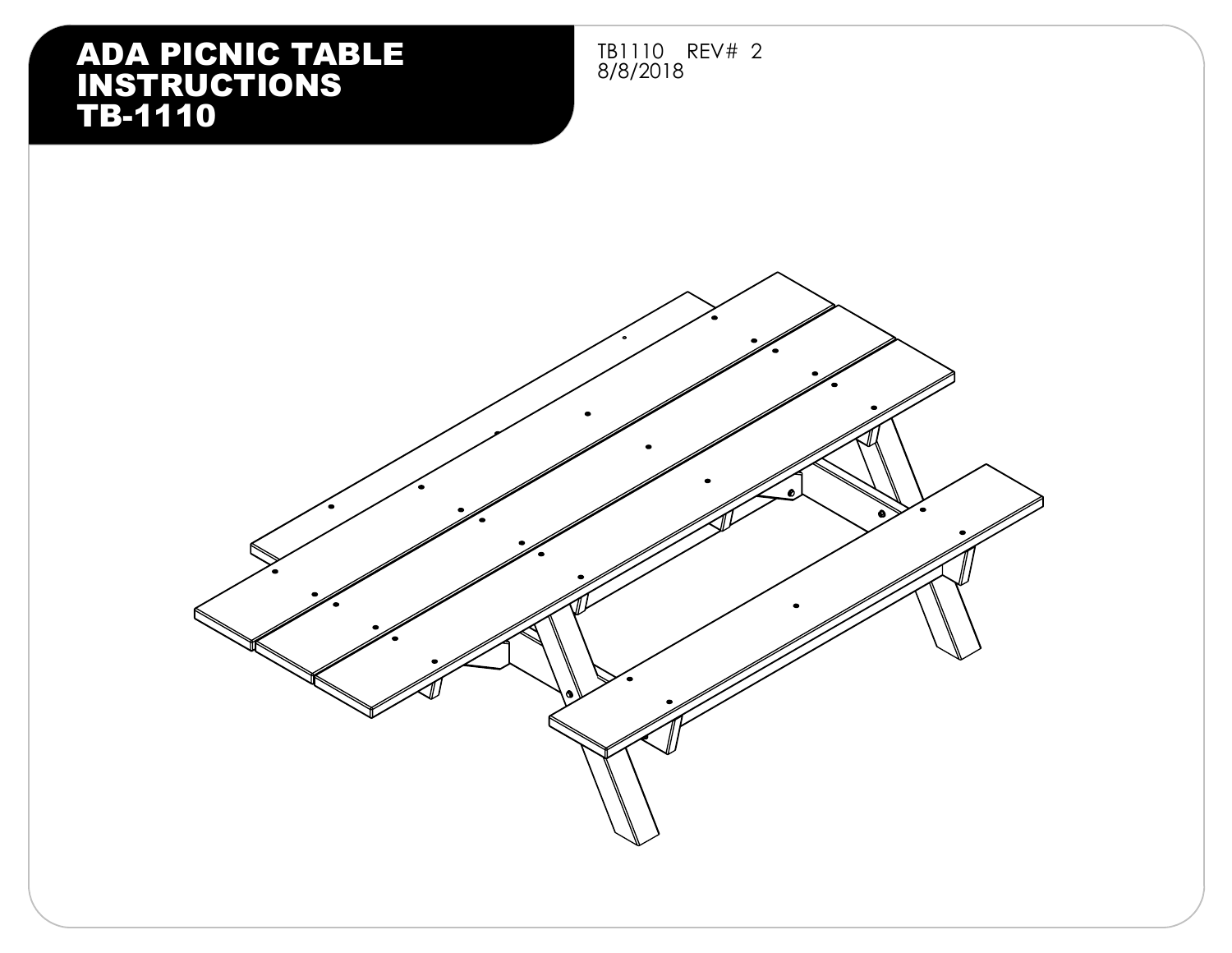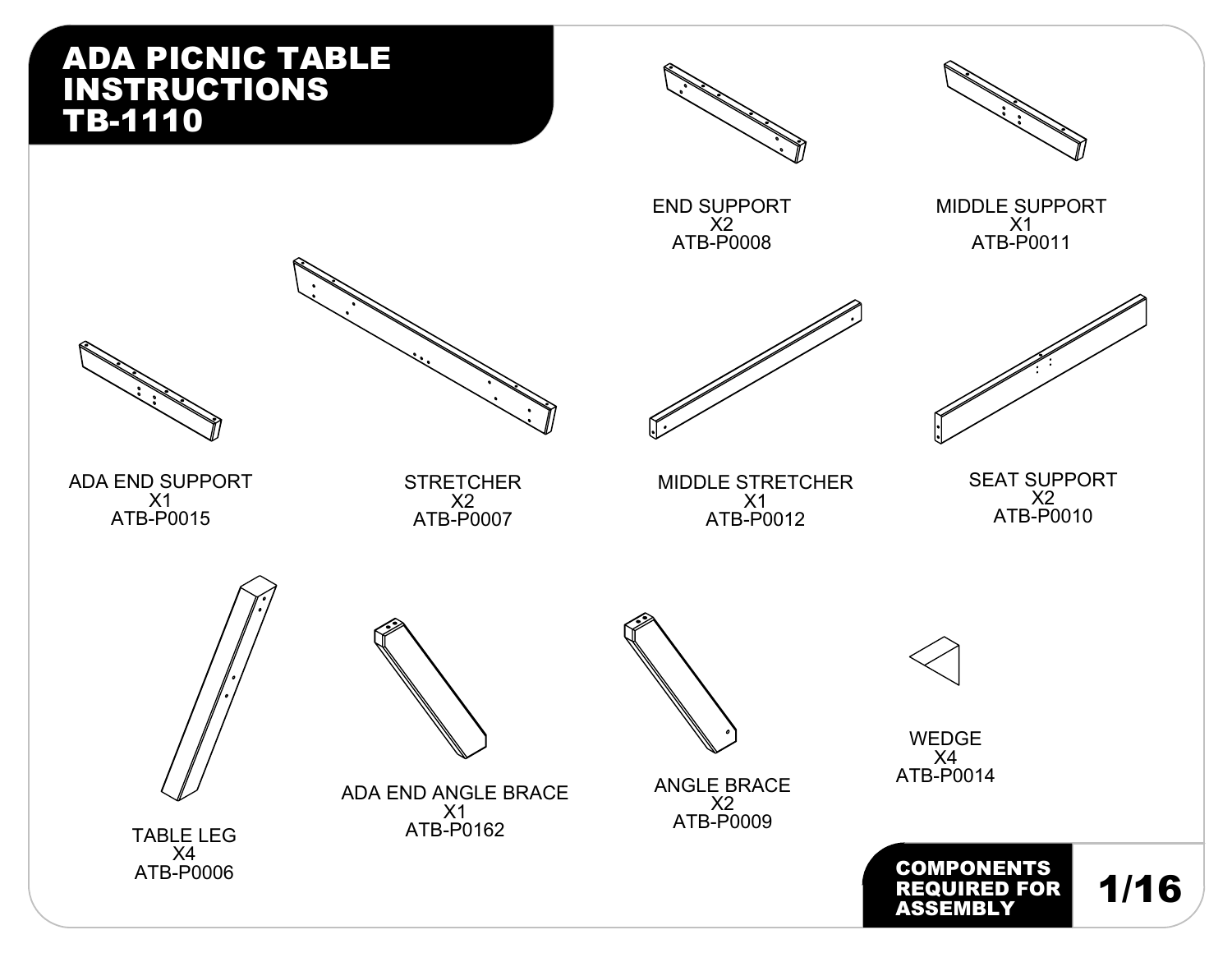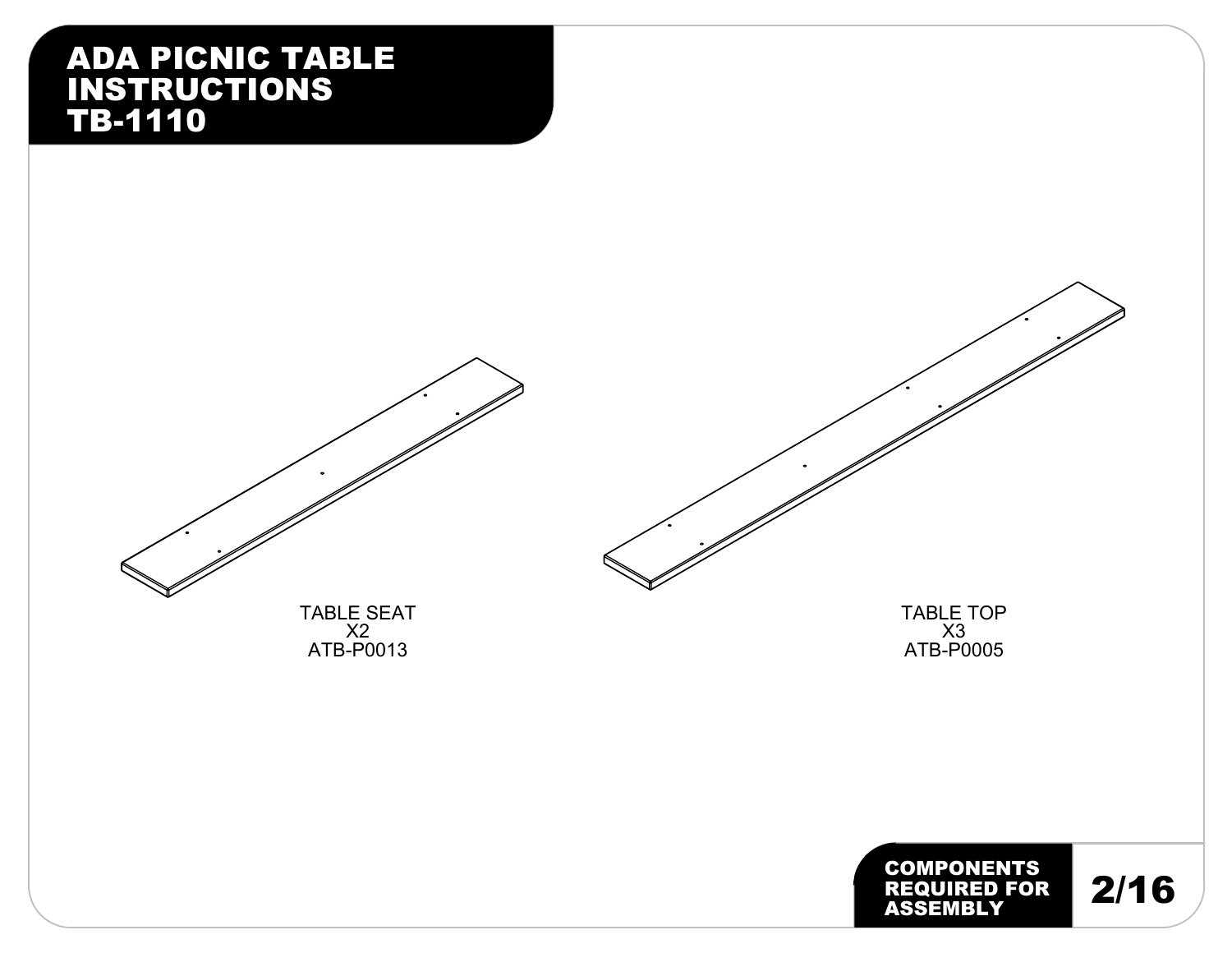









3/8" X 3" HEX HEAD LAG SCREW X19 F-0003



3/8" X 3.5" HEX HEAD BOLT X2 F-0004

> **REQUIRED TOOLS: -POWER DRILL -9/16" SOCKET -9/16" WRENCH -RUBBER MALLET**



3/8" X 5.5" HEX HEAD BOLT X16 F-0005

3/8" FLAT WASHER X55 F-0006

3/8" NYLON LOCKING NUT X18 F-0007

HARDWARE & **3/16**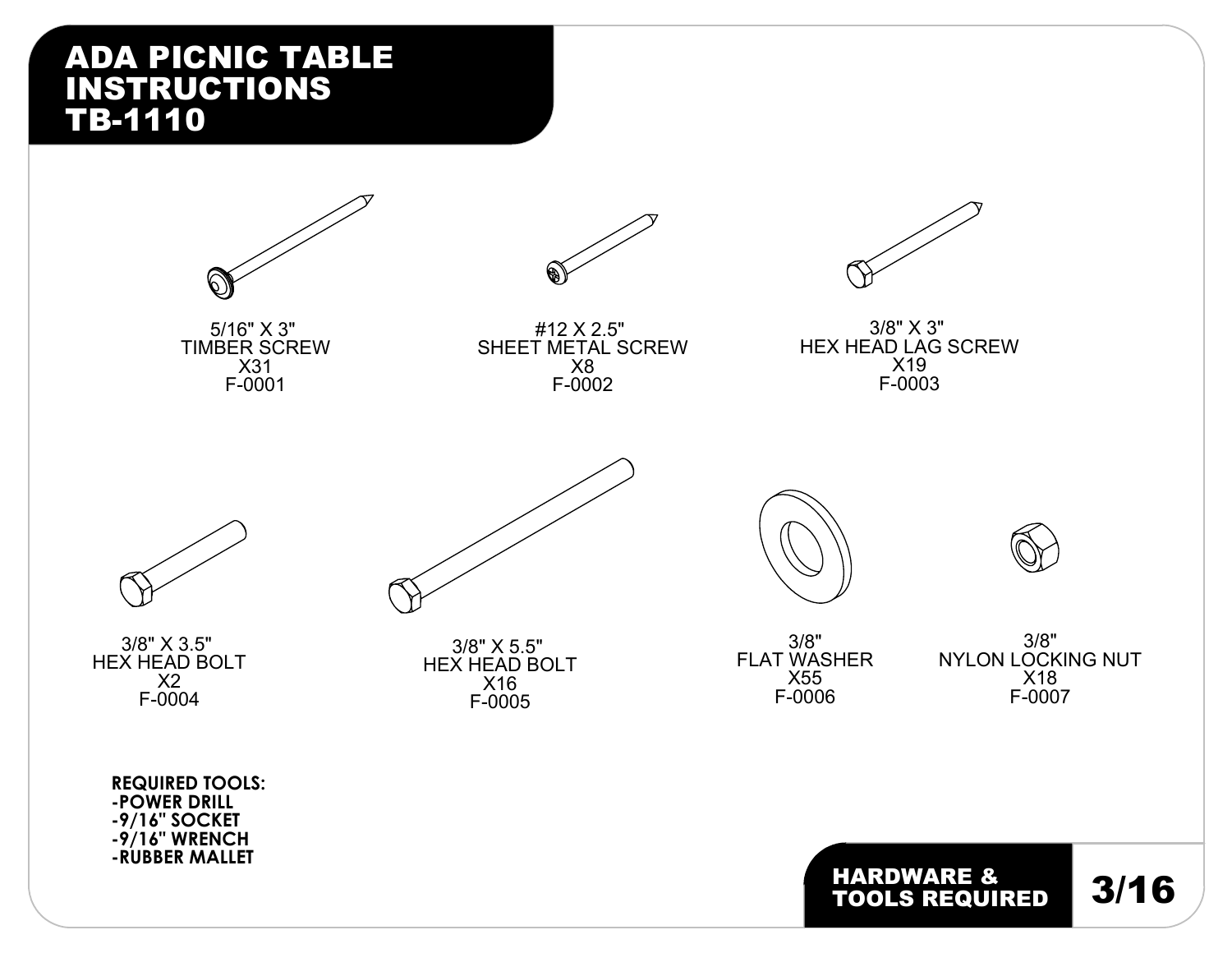#### **NOTE: SUPPORTS HAVE DIFFERENT HOLE PATTERNS. BE SURE TO PLACE PART IN CORRECT LOCATION.**

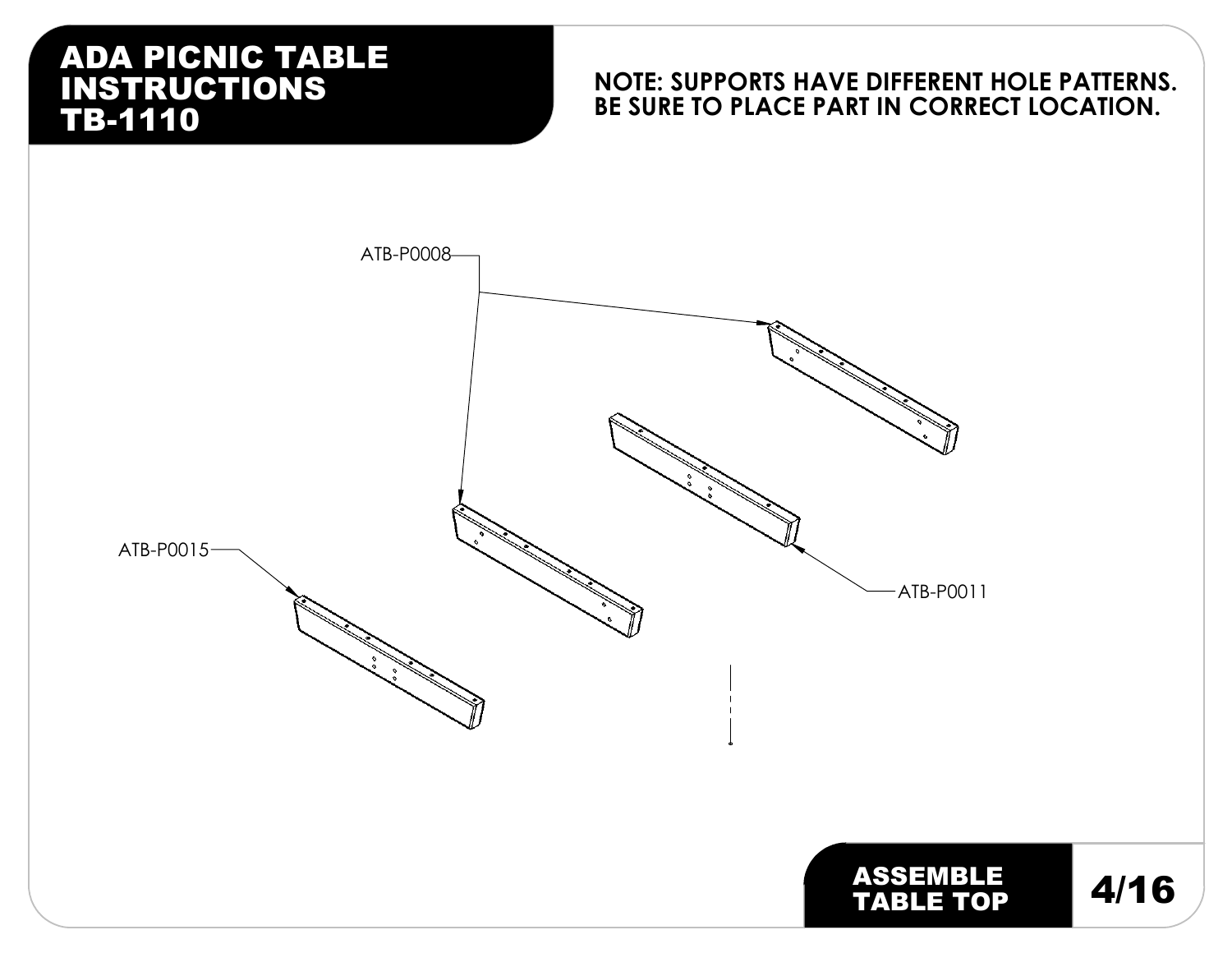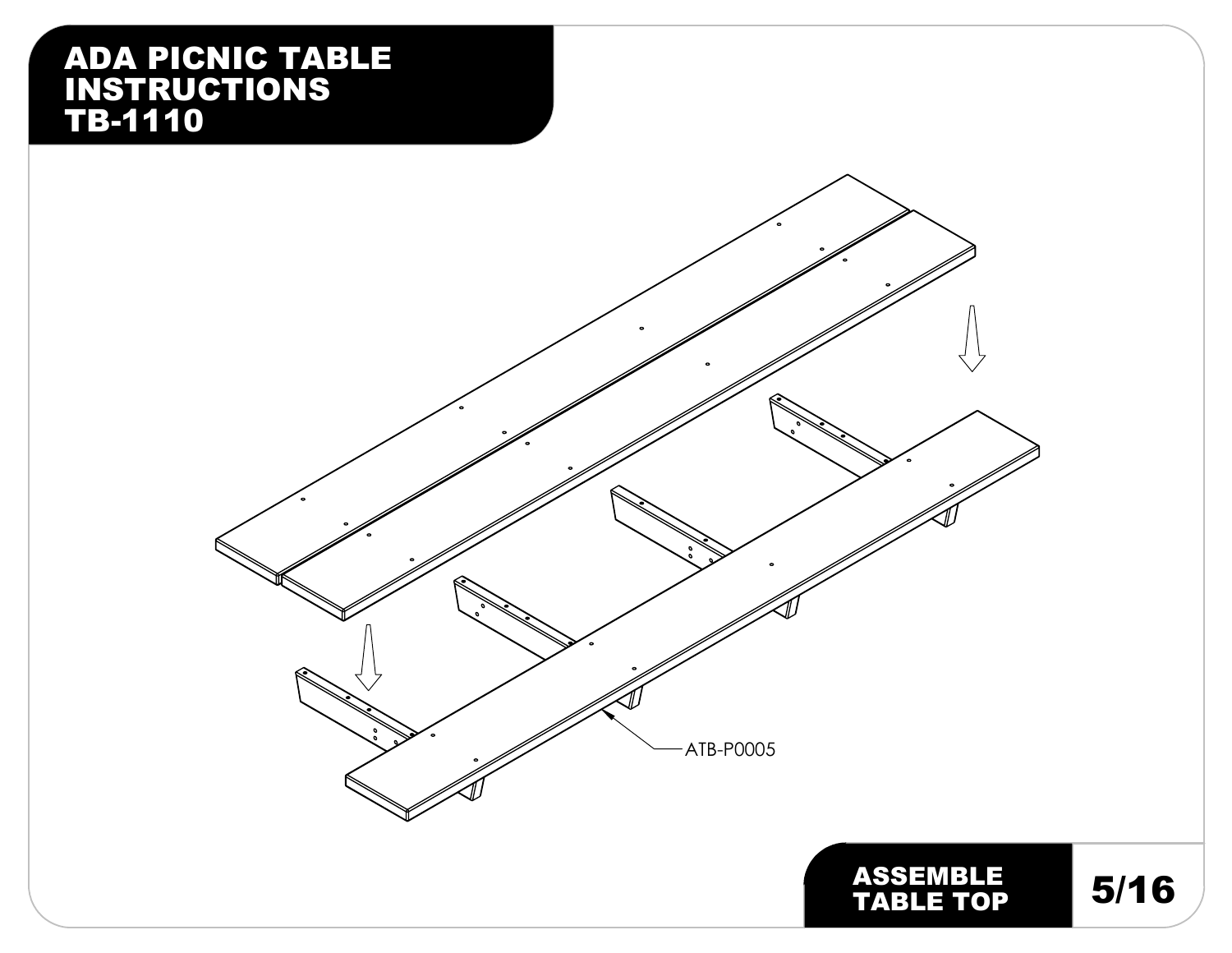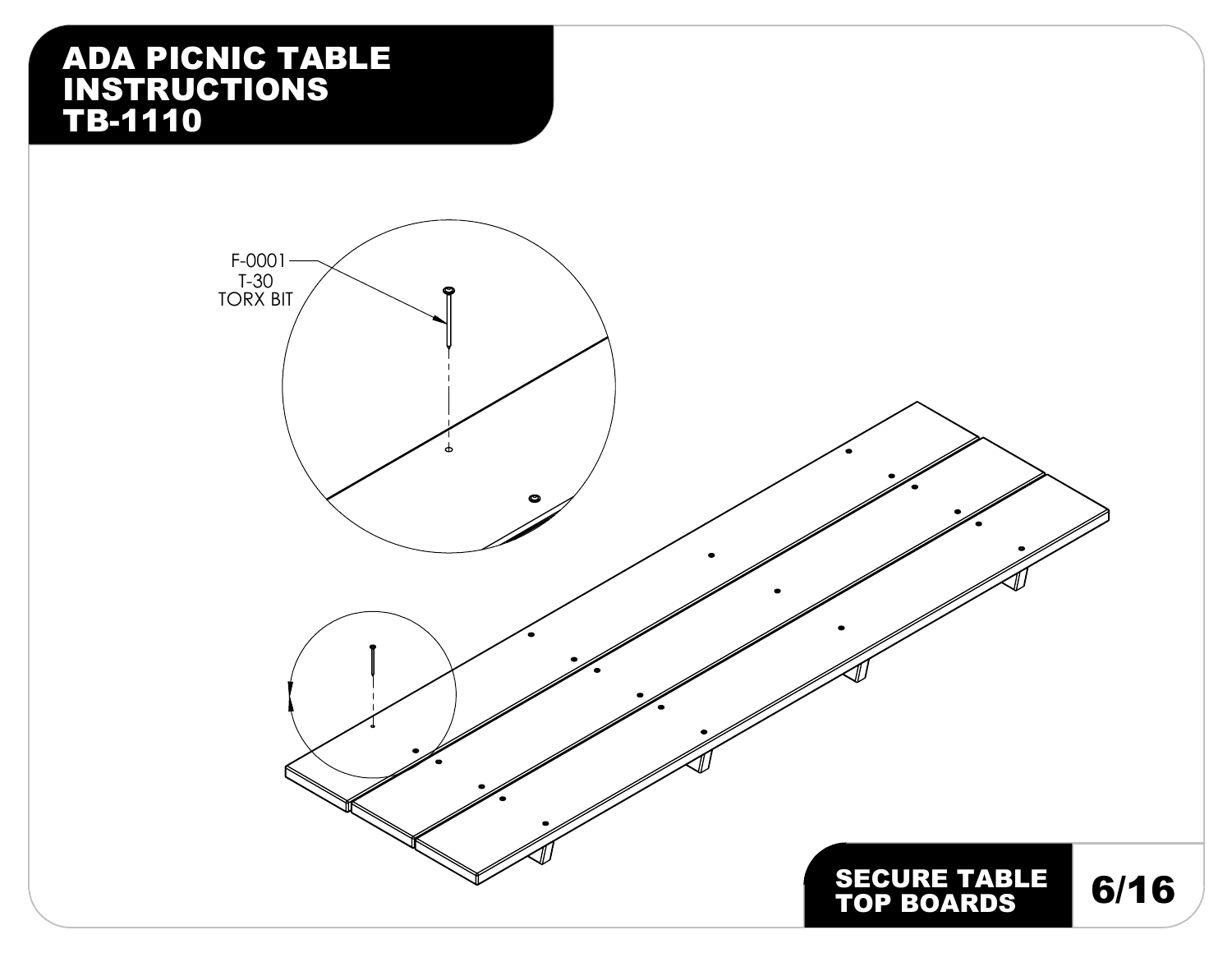## ADA PICNIC TABLE INSTRUCTIONS TB-1110 F-0005  $\circ$  $\circ$ ATB-P0006  $F-0007$  /  $-F-0006$ இ ൫  $\circ$ ø **TO**  $\bullet$ ৽  $\bullet$ ွ ATTACH TABLE LEGS TO TOP 7/16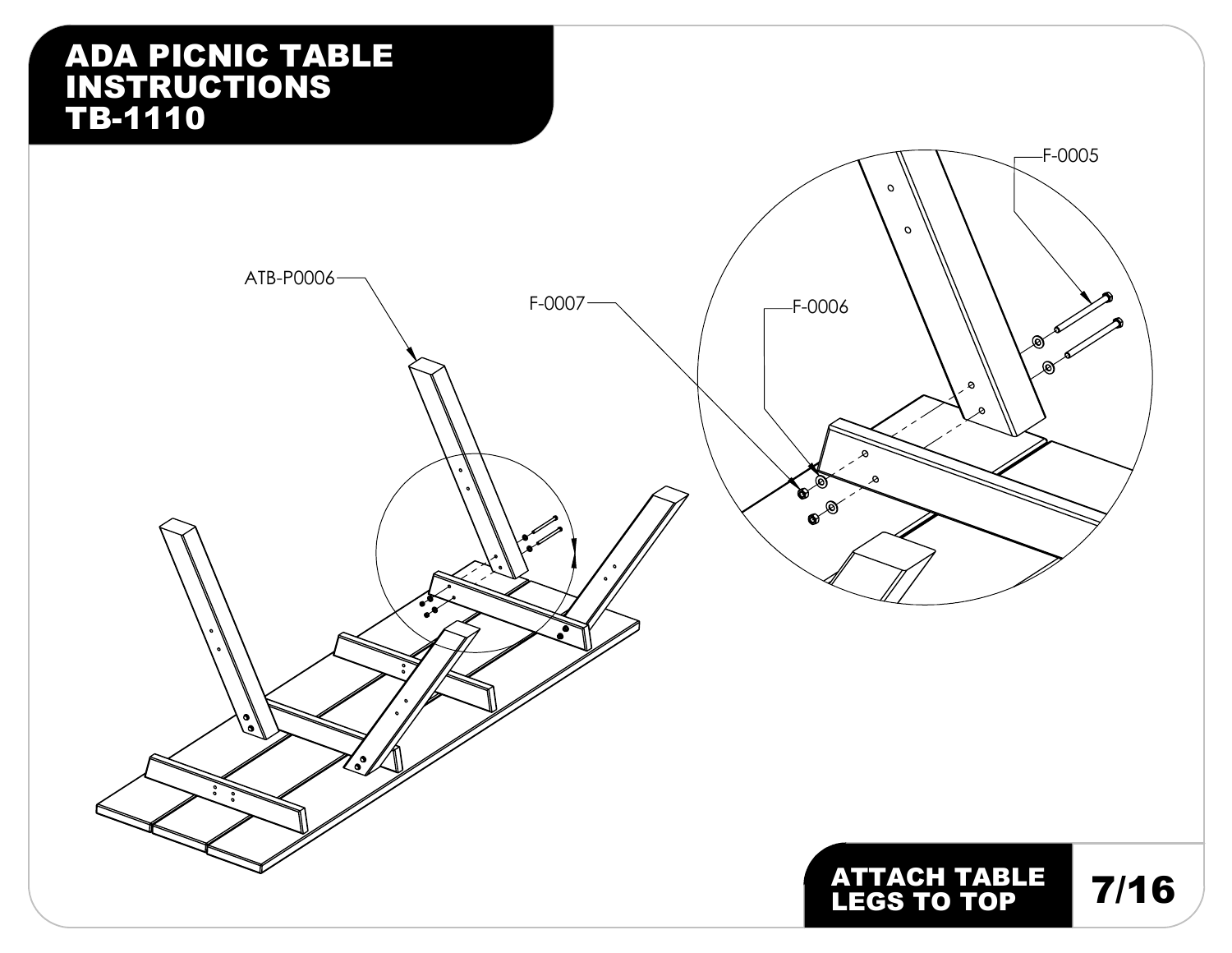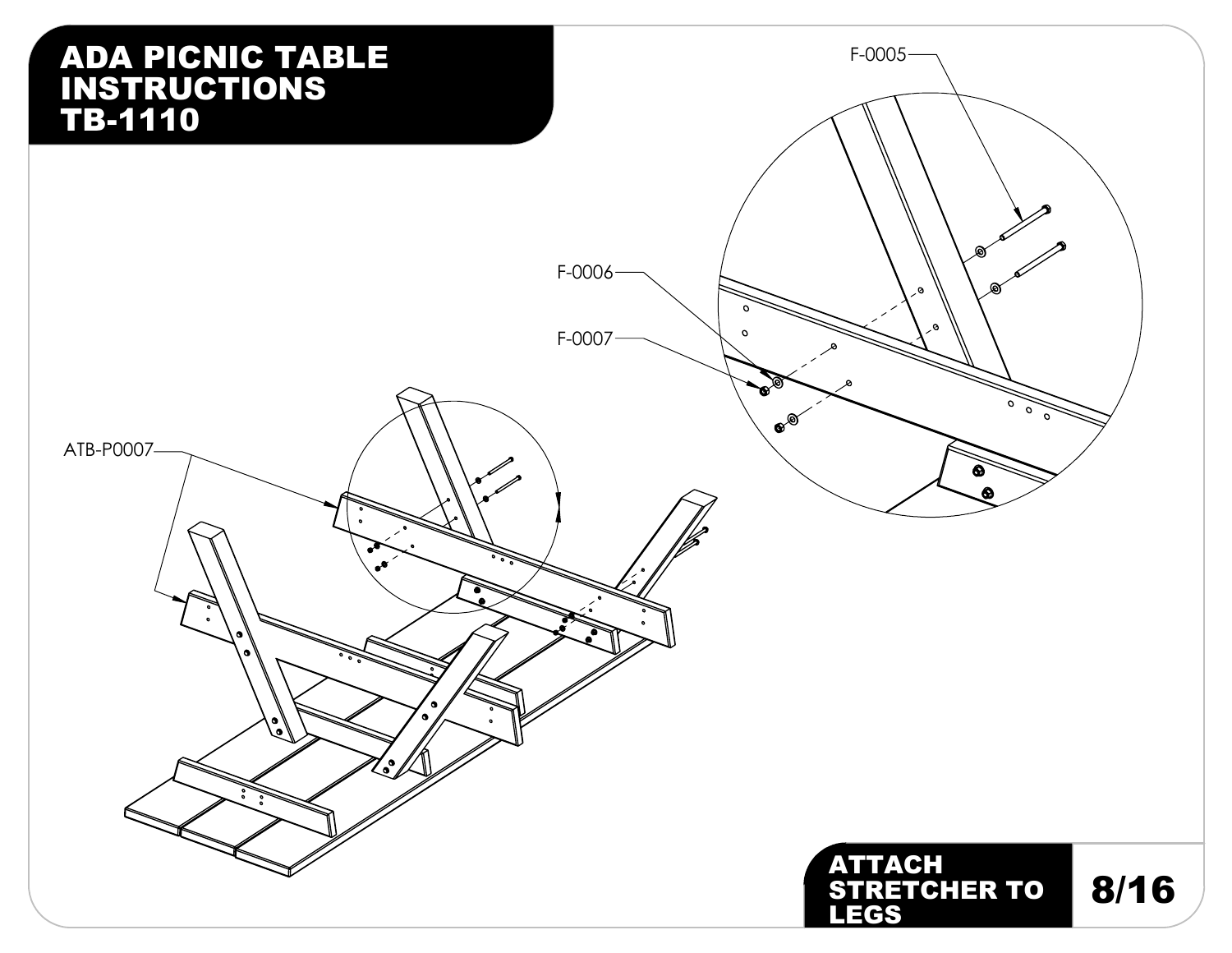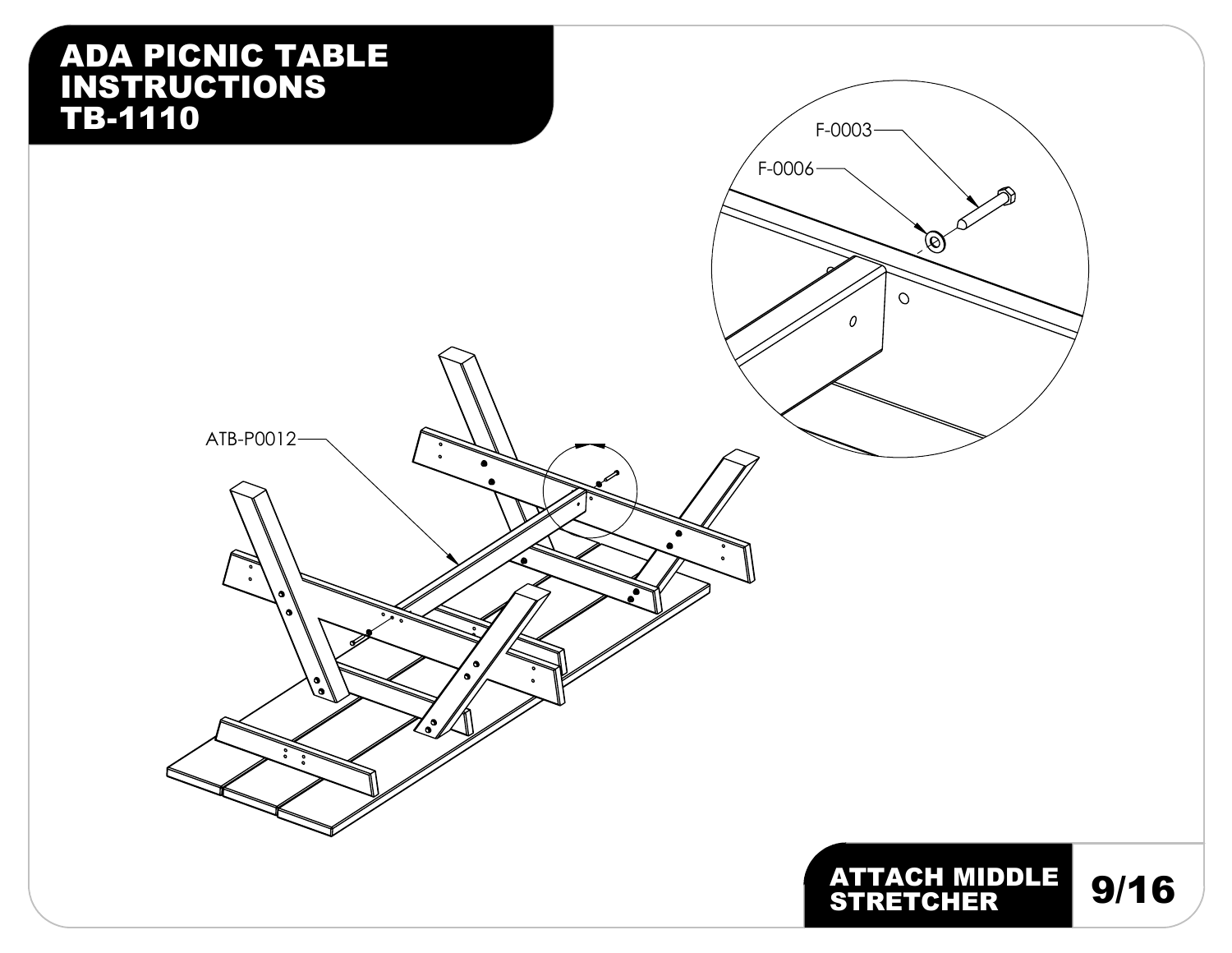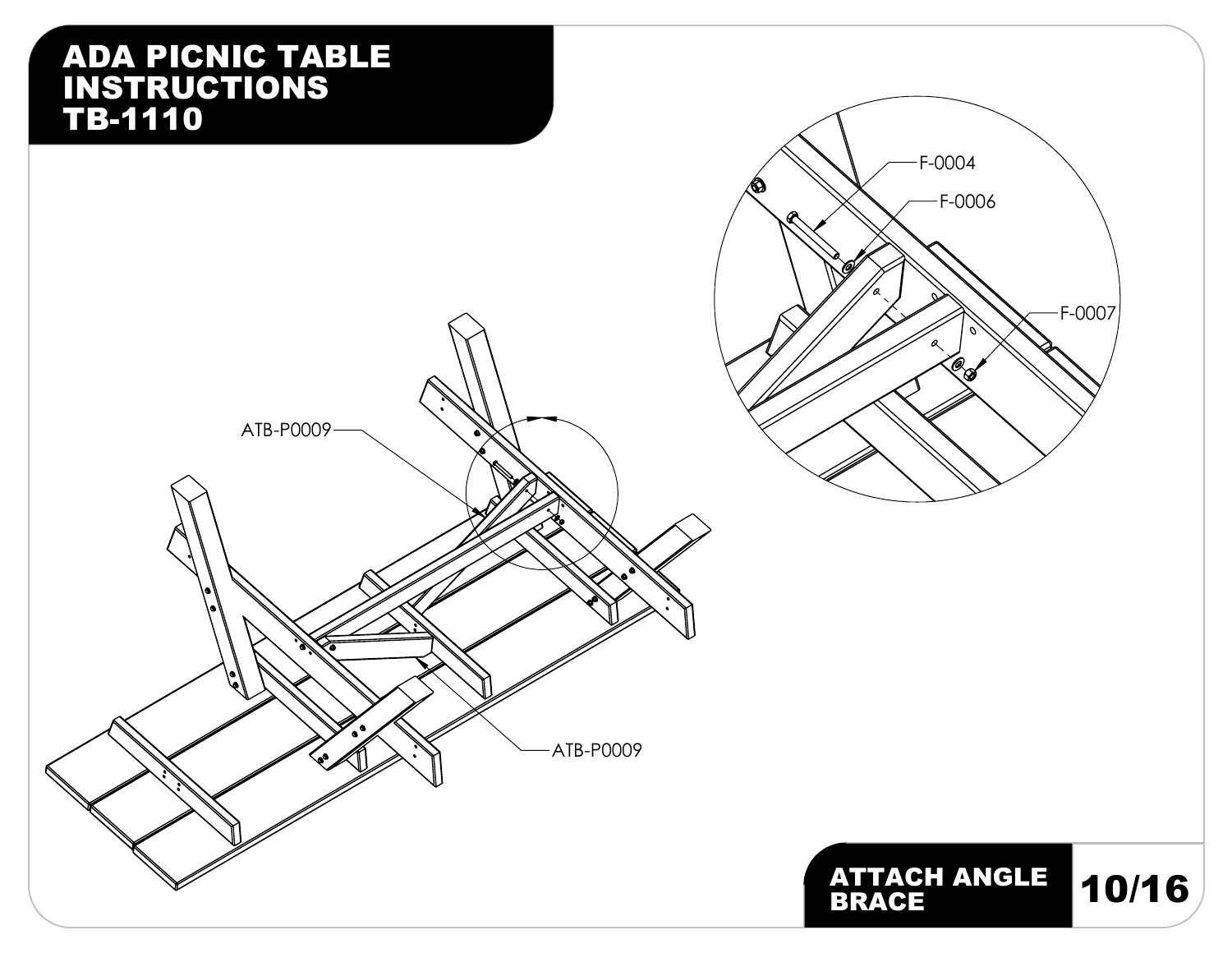# ADA PICNIC TABLE F-0006 INSTRUCTIONS F-0003 TB-1110 F-0006 ۵ F-0003 ©<br>@  $\vartheta$ グ ۰, SECURE ANGLE | 11/16 |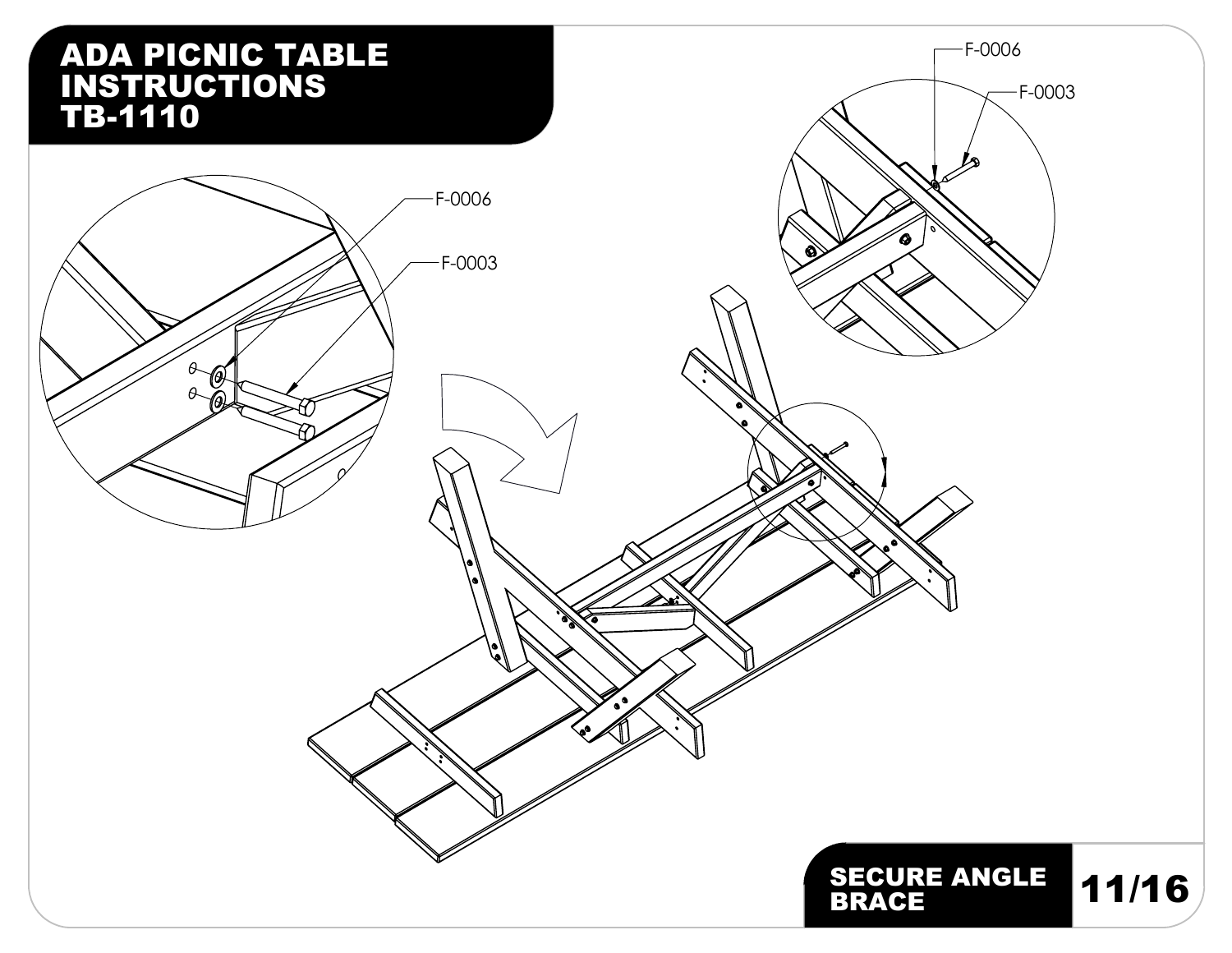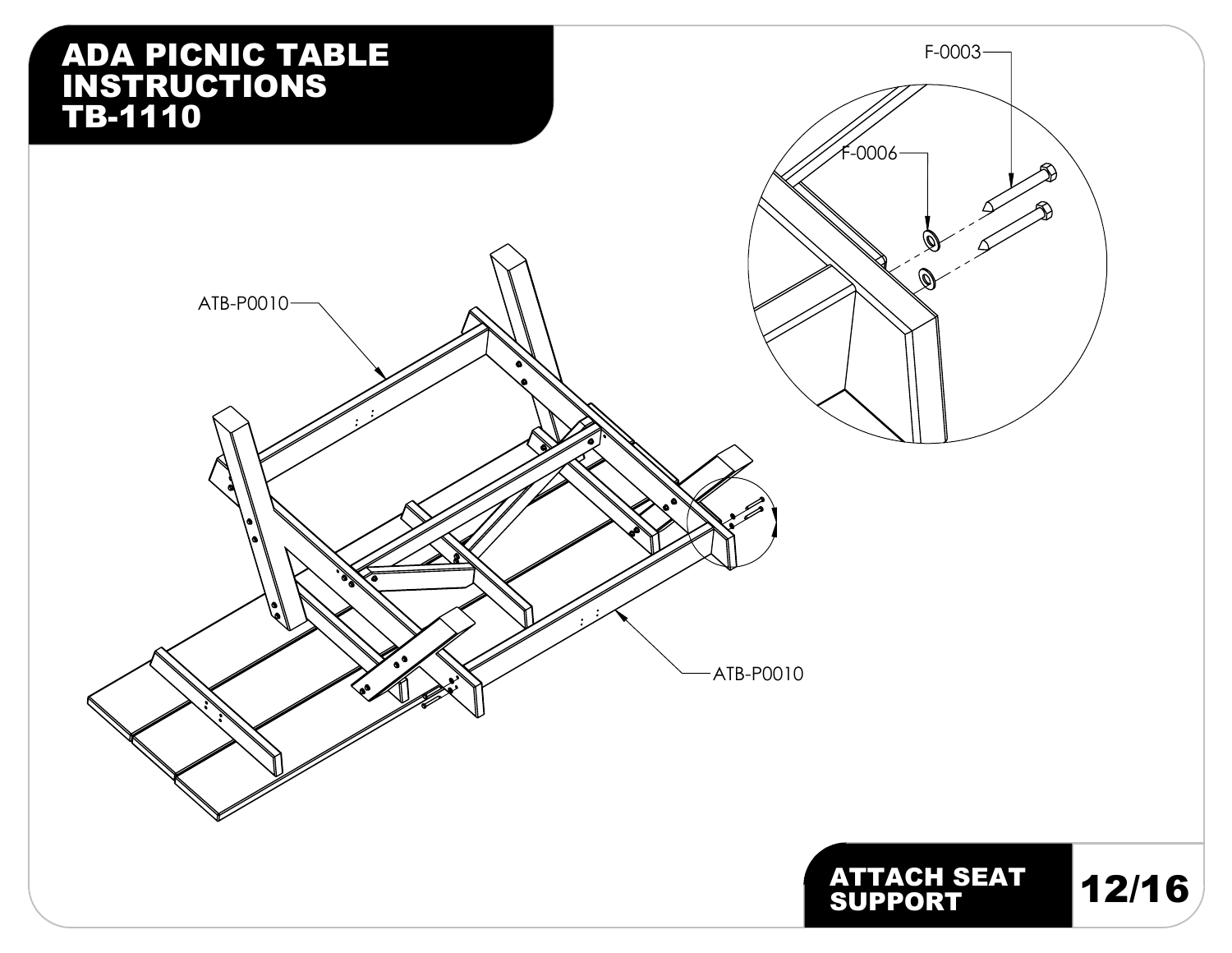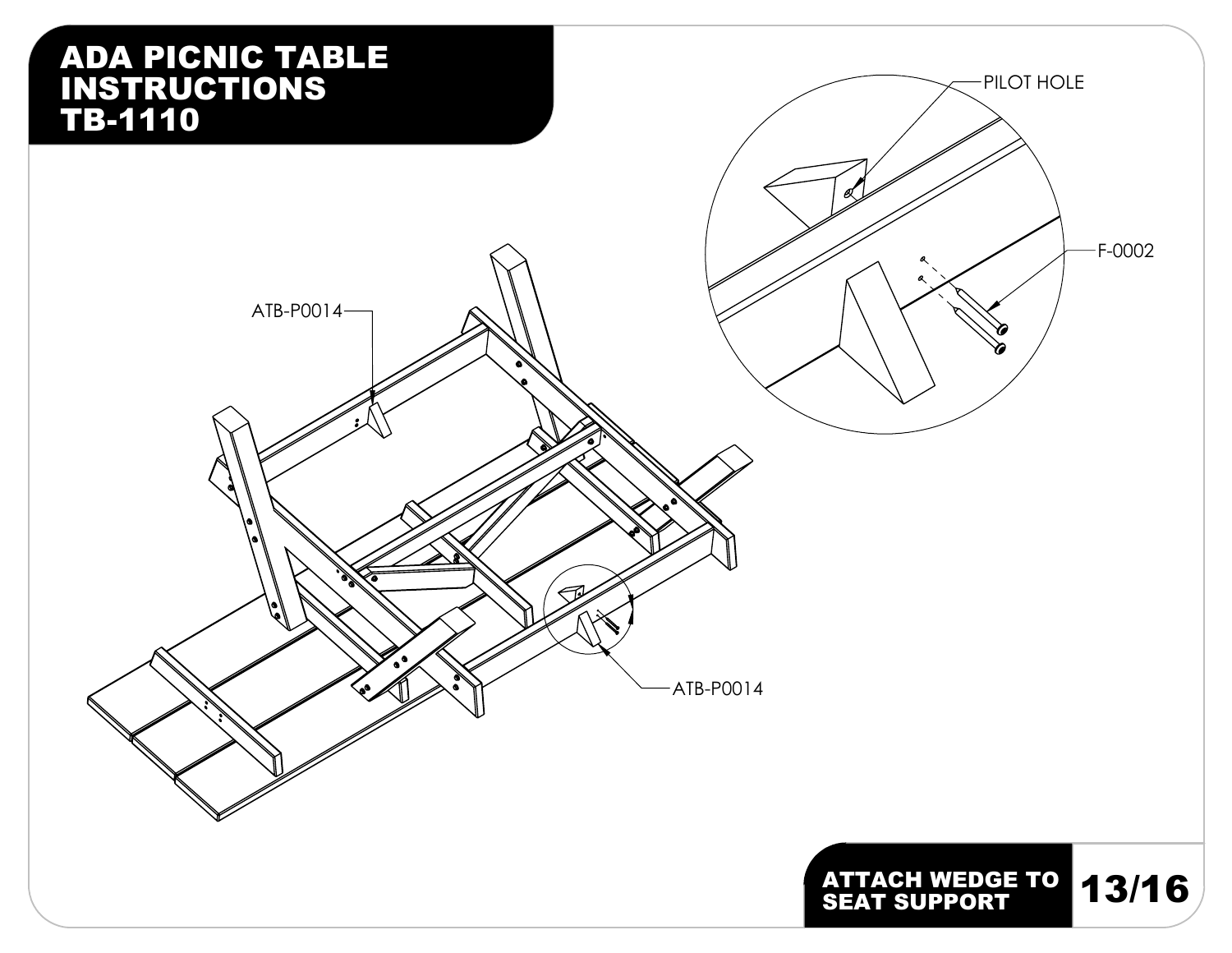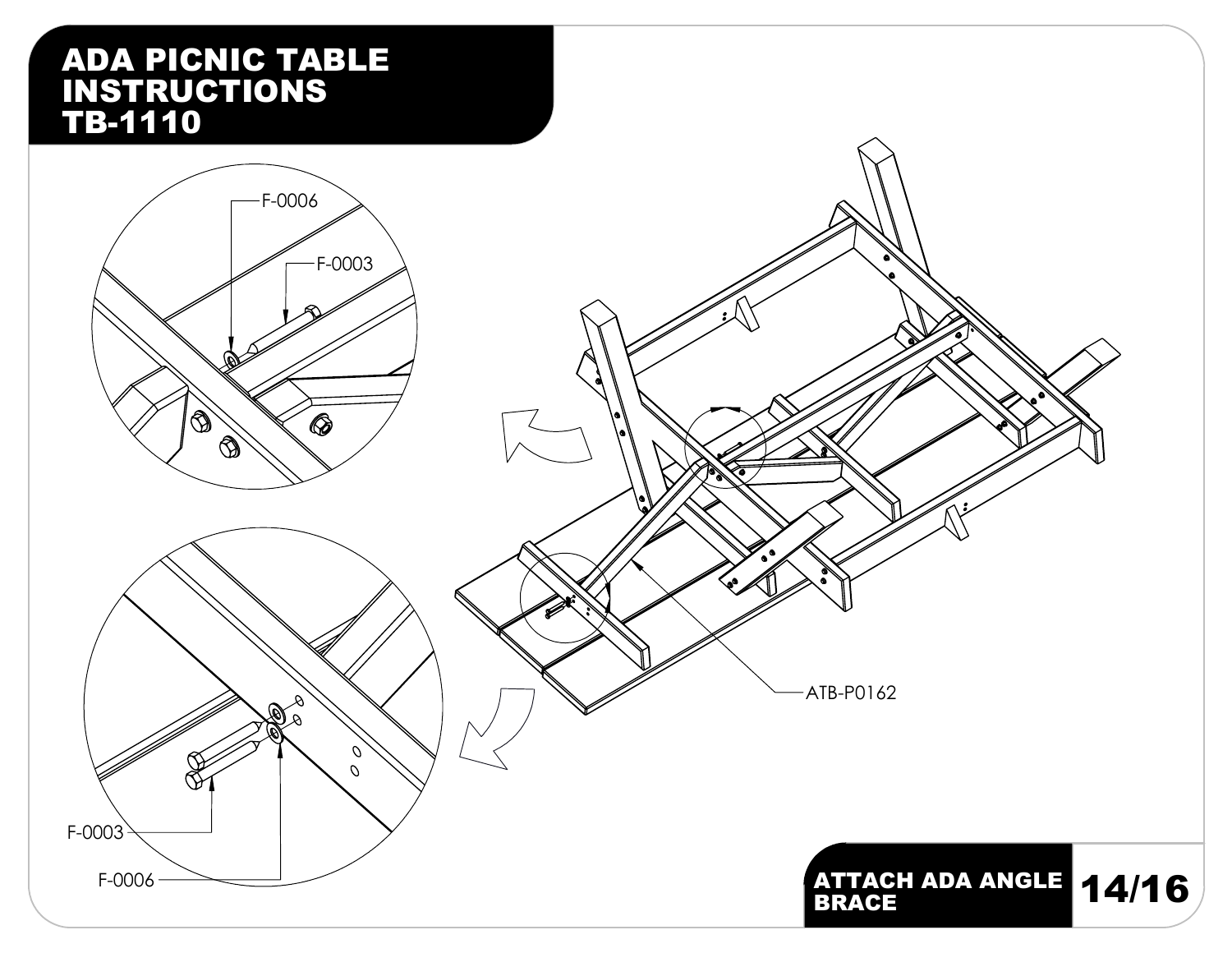